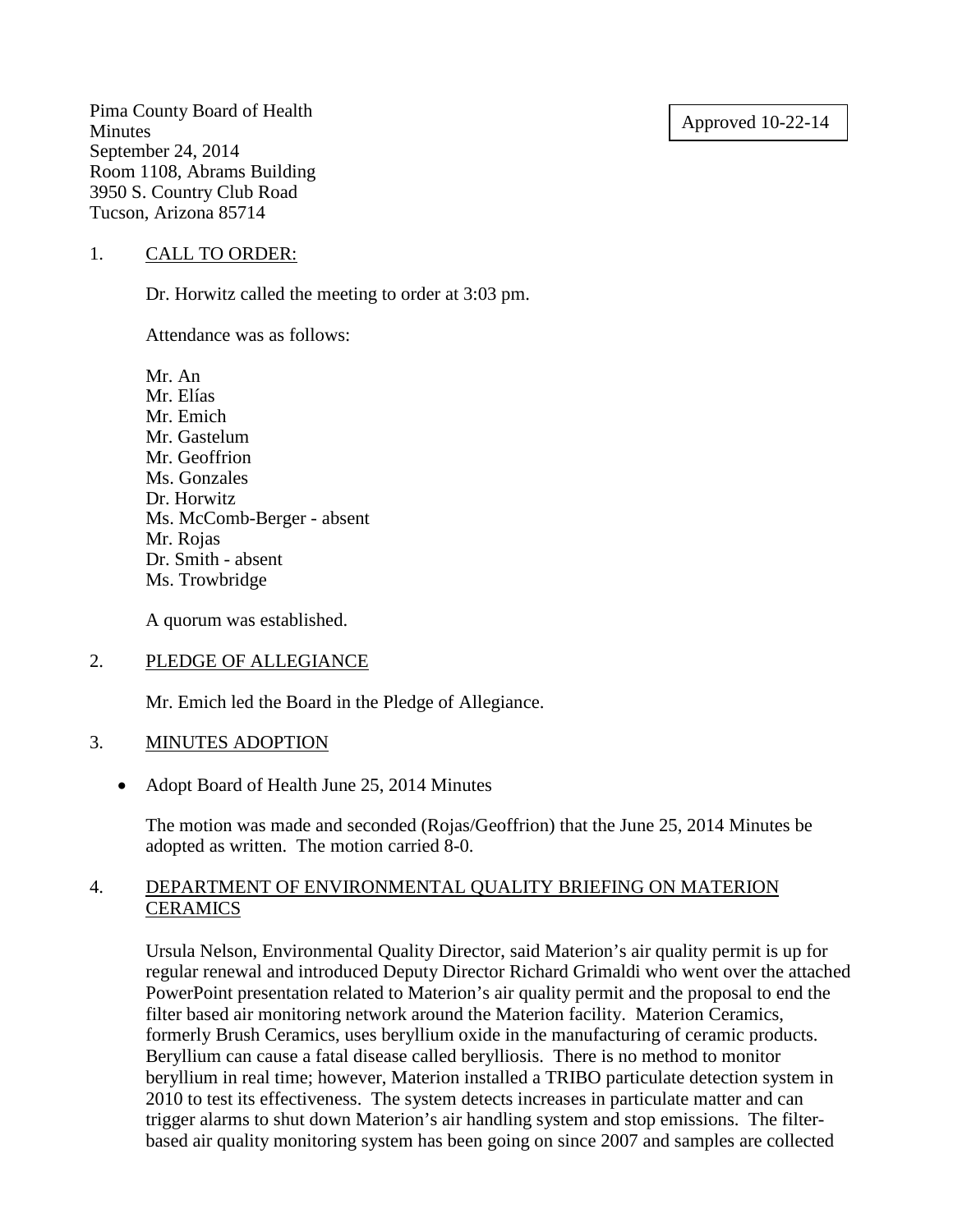at six different sites. Over the years, over 3,000 samples have been collected, with only one sample in all that time detecting beryllium. That one time was attributed to naturally occurring beryllium stirred up by a large dust storm. The samples from the filters are sent to a lab and it takes about 90 days to get test results. The new permit will require the TRIBO detection system be running at all times during manufacturing; continuous data must be kept; and Materion must notify the Department of Environmental Quality (DEQ) within 24 hours of any reading beyond the established threshold level. DEQ is not aware of any recent cases of berylliosis, which is not a reportable disease. There was some discussion on requesting Materion to report if any Materion employee contracts berylliosis and potential complications with that request. There will be public outreach and meetings prior to granting the permit. DEQ will continue to do unannounced inspections under the new permit. The Board requested an update as the permit process gets close to the end.

# 5. HEALTH DEPARTMENT WORKFORCE DEVELOPMENT

Health Department Deputy Director Marcy Flanagan reminded the Board that the Health Department is in the accreditation process; and part of the accreditation requirements is to have a workforce development plan. A workforce assessment has been completed in partnership with the University of Arizona, College of Public Health; and a Health Department team was developed to look at how the Department will move forward in workforce development. Program Manager - Senior Alan Bergen went over the attached PowerPoint presentation. The College of Public Health's Arizona Public Health Training Center developed a survey based on training needs and public health core competencies. The Council on Linkages between Academia and Public Health developed eight core competency domains in the early 2000s to identify skills important to the practice of public health. The Health Department added general office skills as a ninth core competency domain because of the high percentage of Department support staff. The nine domains are analysis and assessment; policy development and program planning; communication; cultural competency; community dimensions of practice; public health sciences; financial planning and management; leadership and systems thinking; and general office skills. The Department had 298 employees participate in the survey, which is 89 percent participation. Staff is divided into four tiers: 1. support staff, 2. public health professionals, 3. managers and supervisors, and 4. directors and senior leaders.

The highest average core competency ratings for tiers one through three was cultural competency, and tier four's was communication. Presentation graphs show the breakdowns of tier one through three's responses. Overall staff ranked program budgeting as the most important training topic related to their job. Financial decision making was the top supervisor rated training topic for staff. Technology training topics responses indicate a high level of interest in data analysis. Training format preference responses indicate high interest in on-site training and training that provides continuing education credits. Results from the survey will be used to identify training; to develop a workforce development plan and to serve as documentation for accreditation. Questions brought out that there isn't much money budgeted for training; however, grants can often cover training and there are free on-line resources, like AZTrain, free local resources and in-house training capabilities.

# 6. SELECTION OF NOMINATING COMMITTEE